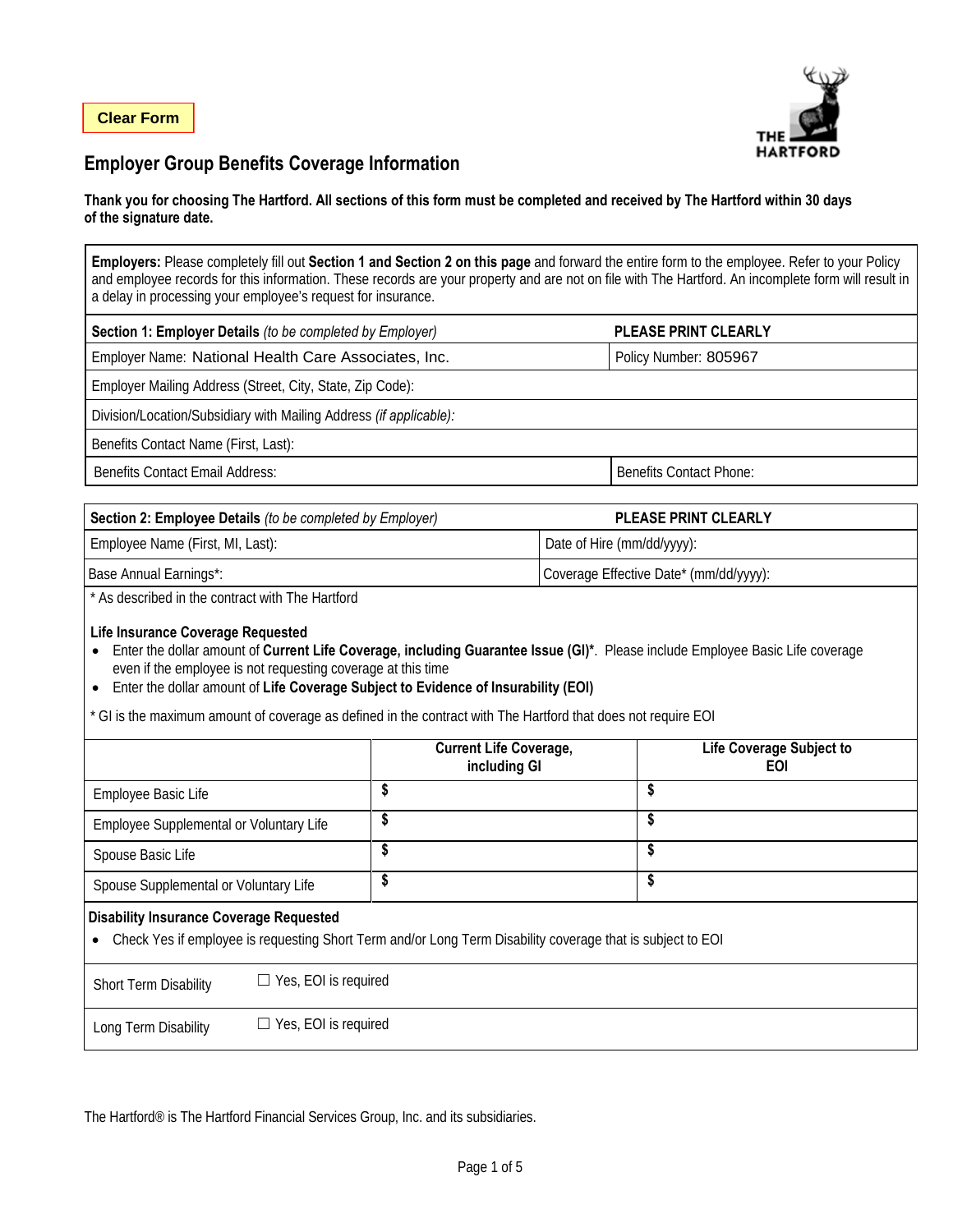

## **EVIDENCE OF INSURABILITY**

# **HARTFORD LIFE AND ACCIDENT INSURANCE COMPANY**

One Hartford Plaza, Hartford, CT 06155

| Abbreviations: Employee = EE Spouse = SP |                  |                                         |                |           |                 |                                     |                                       |                               |
|------------------------------------------|------------------|-----------------------------------------|----------------|-----------|-----------------|-------------------------------------|---------------------------------------|-------------------------------|
| <b>First Name</b>                        | <b>Last Name</b> | <b>Social Security</b><br><b>Number</b> | <b>EE</b>      | <b>SP</b> | Gender          | <b>Height</b><br>( <i>ft</i> ./in.) | Weight<br>(Ibs.)<br>if currently      | Date of Birth<br>(mm/dd/yyyy) |
|                                          |                  |                                         | (check one)    |           |                 |                                     | pregnant, pre-<br>pregnancy<br>weight |                               |
|                                          |                  |                                         |                |           | Male<br>Female  |                                     |                                       |                               |
|                                          |                  |                                         |                |           | Male<br>Female  |                                     |                                       |                               |
| <b>EE Address:</b>                       |                  |                                         |                |           | Day Time Phone: |                                     |                                       |                               |
|                                          |                  |                                         |                |           | Evening Phone:  |                                     |                                       |                               |
|                                          |                  |                                         |                |           | Email Address:  |                                     |                                       |                               |
| SP Address:                              |                  |                                         |                |           | Day Time Phone: |                                     |                                       |                               |
| same as EE                               |                  |                                         | Evening Phone: |           |                 |                                     |                                       |                               |
|                                          |                  |                                         | Email Address: |           |                 |                                     |                                       |                               |

| <b>Medical Information</b>                                                                                                                                                                                                                                                                                 |               |                    |
|------------------------------------------------------------------------------------------------------------------------------------------------------------------------------------------------------------------------------------------------------------------------------------------------------------|---------------|--------------------|
| Each Applicant must answer each of the following questions to the best of their knowledge and belief.                                                                                                                                                                                                      | EE            | SP                 |
| Within the past 5 years, have you been diagnosed with or treated by a licensed medical physician for Acquired<br>Immune Deficiency Syndrome (AIDS) or AIDS Related Complex (ARC) caused by the Human Immunodeficiency<br>Virus (HIV) infection or other sickness or condition derived from such infection? | l Yes<br>l No | <b>Yes</b><br>l No |
| Are you currently pregnant?                                                                                                                                                                                                                                                                                | Yes<br>- No   | Yes<br>No.         |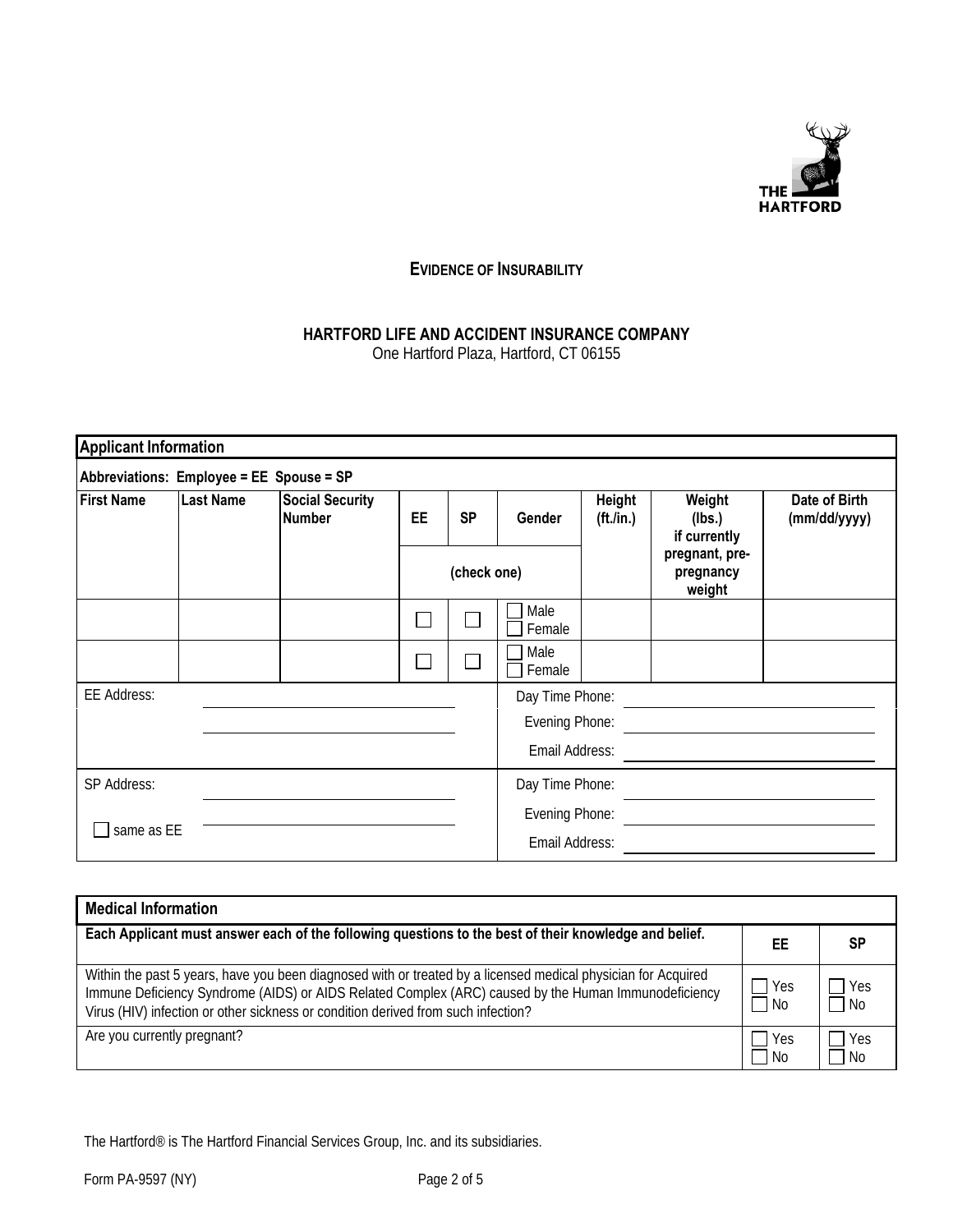| <b>Medical Information (continued)</b>                                                                                                                                                                                                                                                                                   |                        |                                             |                                                                                                                      |                             |                             |
|--------------------------------------------------------------------------------------------------------------------------------------------------------------------------------------------------------------------------------------------------------------------------------------------------------------------------|------------------------|---------------------------------------------|----------------------------------------------------------------------------------------------------------------------|-----------------------------|-----------------------------|
| Within the past 5 years, with the exception of a past pregnancy, have you lost time from work for more than 10<br>consecutive work days due to a disability, injury, or sickness?                                                                                                                                        |                        |                                             |                                                                                                                      |                             | Yes<br><b>No</b>            |
| Within the past 5 years, have you used any controlled substances, with the exception of those taken as prescribed<br>by your physician, been diagnosed or treated for drug or alcohol abuse (excluding support groups), or been<br>convicted of operating a motor vehicle while under the influence of drugs or alcohol? |                        |                                             |                                                                                                                      | Yes<br><b>No</b>            | Yes<br><b>No</b>            |
|                                                                                                                                                                                                                                                                                                                          |                        |                                             | Within the past 5 years, have you been diagnosed with or treated by a licensed member of the medical profession for: |                             |                             |
|                                                                                                                                                                                                                                                                                                                          | <b>EE</b>              | <b>SP</b>                                   |                                                                                                                      | EE                          | <b>SP</b>                   |
| <b>Heart Disease</b><br>(Do not check "Yes" if you only have High<br>Blood Pressure or a Heart Murmur)                                                                                                                                                                                                                   | Yes<br>No              | Yes<br><b>No</b>                            | Disease, injury or surgery of Joint,<br>Ligaments, Knee, Back, or Neck (including<br>Arthritis)                      | Yes<br>No                   | Yes<br>No                   |
| Heart-Related Surgery or<br><b>Heart Attack</b>                                                                                                                                                                                                                                                                          | Yes<br>No              | Yes<br><b>No</b>                            | Muscular Dystrophy                                                                                                   | Yes<br><b>No</b>            | Yes<br><b>No</b>            |
| <b>High Blood Pressure</b><br>If you checked "Yes" to High Blood<br>Pressure, have you had a change in<br>medication within the last 6 months?                                                                                                                                                                           | Yes<br>No<br>Yes<br>No | $\Box$ Yes<br>No<br>$\Box$ Yes<br><b>No</b> | Hepatitis (Do not check "Yes" for Hepatitis<br>A) or Cirrhosis                                                       | Yes<br><b>No</b><br>$\sim$  | Yes<br><b>No</b>            |
| <b>Blocked Arteries (Arteriosclerosis,</b><br>Atherosclerosis, Aneurysm, or Deep Vein<br><b>Blood Clot)</b>                                                                                                                                                                                                              | Yes<br>No              | Yes<br><b>No</b>                            | Amyotrophic Lateral Sclerosis (ALS) or<br>Multiple Sclerosis (MS)                                                    | Yes<br><b>No</b>            | Yes<br><b>No</b>            |
| Stroke or transient ischemic attack (TIA)                                                                                                                                                                                                                                                                                | Yes<br>No              | Yes<br><b>No</b>                            | Alzheimer's or Parkinson's Disease                                                                                   | Yes<br>No                   | Yes<br><b>No</b>            |
| Chronic Obstructive Pulmonary Disease<br>(COPD) or Emphysema                                                                                                                                                                                                                                                             | Yes<br>No              | Yes<br><b>No</b>                            | Paralysis                                                                                                            | Yes<br>No                   | Yes<br><b>No</b>            |
| <b>Diabetes</b>                                                                                                                                                                                                                                                                                                          | Yes<br><b>No</b>       | Yes<br><b>No</b>                            | Major Organ Transplant                                                                                               | Yes<br>No                   | Yes<br><b>No</b>            |
| Depression                                                                                                                                                                                                                                                                                                               | Yes<br>No              | Yes<br>N <sub>0</sub>                       | Chronic Fatigue Syndrome or<br>Fibromyalgia                                                                          | Yes<br>No                   | Yes<br><b>No</b>            |
| Sleep Apnea                                                                                                                                                                                                                                                                                                              | Yes<br>No              | Yes<br>No                                   | Narcolepsy                                                                                                           | Yes<br>No                   | Yes<br>No                   |
| Cancer (Do not check "Yes" for Basal Cell<br>Carcinoma only)<br>If "Yes", Date of Diagnosis:                                                                                                                                                                                                                             | Yes<br>No              | Yes<br>$\Box$ No                            | <b>Ulcerative Colitis or Crohn's Disease</b>                                                                         | Yes<br>No<br>$\blacksquare$ | Yes<br>No<br>$\blacksquare$ |
| Psychotic, Psychiatric, Personality, or Bi-<br>Polar Disorder                                                                                                                                                                                                                                                            | Yes<br>No              | Yes<br>No                                   | Kidney Failure or Dialysis                                                                                           | Yes<br>No                   | Yes<br>No                   |

### **Notice**

To the best of your knowledge, you are required to notify Hartford Life and Accident Insurance Company in writing of any changes in your medical condition between the date you sign this form and the date the coverage is approved.

In order to complete the evaluation of this application, Hartford Life and Accident Insurance Company may contact you, through the mail or over the telephone:

1. to clarify any information contained on this form; or

2. to obtain any information missing from this form.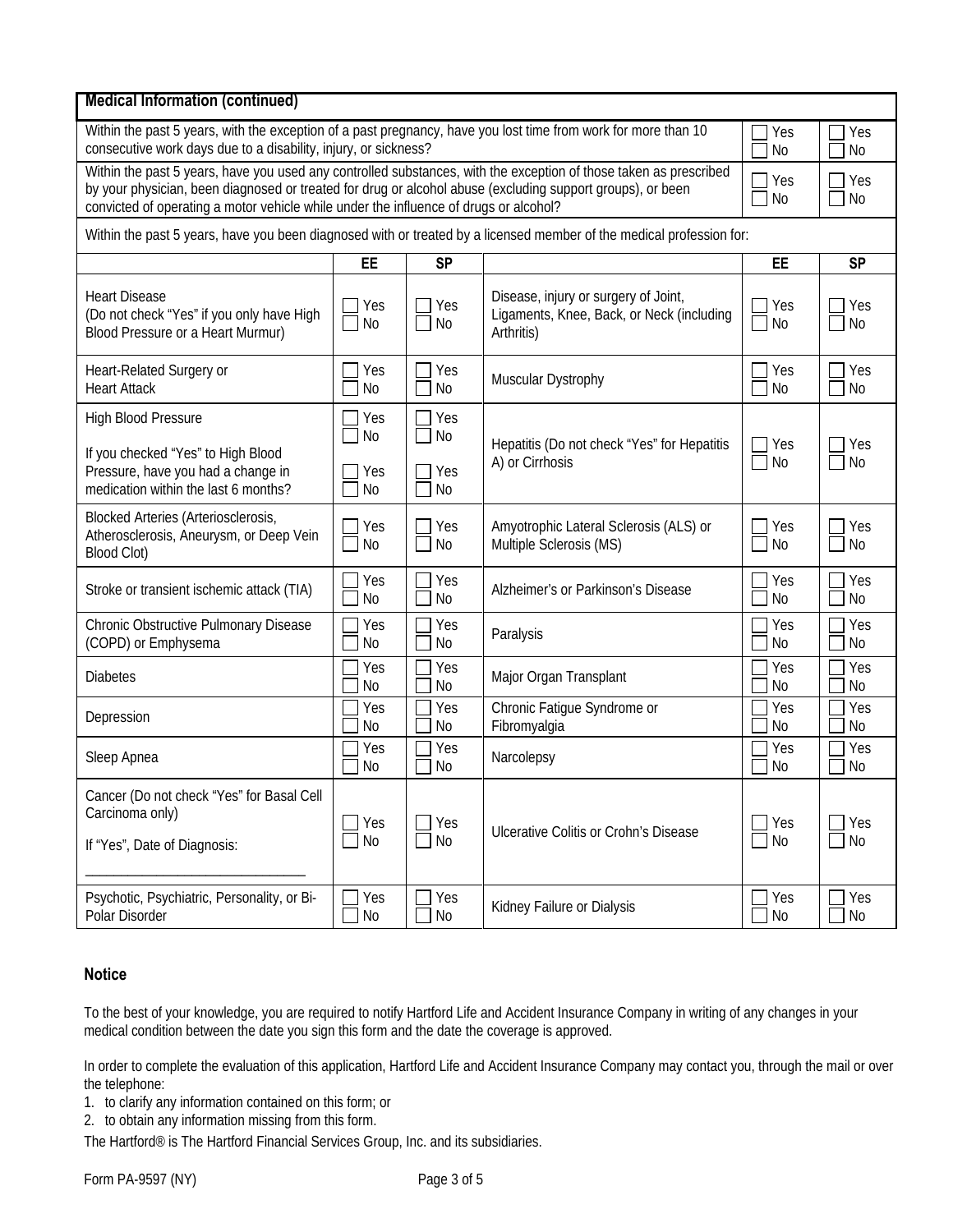If you enrolled for over \$250,000 of group term life insurance benefit, Hartford Life and Accident Insurance Company may require you to complete an Extended Evidence of Insurability application as part of the application process.

We may also use information about you obtained from other sources, including our claim files, evidence of insurability applications you have previously submitted to us, copies of medical records which you have authorized us to review, and information obtained from MIB, Inc. Only information that is relevant to determining Evidence of Insurability for the coverage which you are currently requesting will be considered.

#### **Authorization**

I, an undersigned applicant, authorize Hartford Life and Accident Insurance Company, together with its affiliates, ("Company") to contact me, during the evaluation of this application, through the mail, secure e-mail, or over the telephone, at the address or telephone number identified in this application, or otherwise provided by me:

- 1. to clarify any information contained on this form; or
- 2. to obtain any information missing from this form.

In the event that I cannot be reached via telephone, I authorize a representative of the Company to leave a voice message identifying his or her name, the Company name, and a return phone number, indicating that he or she is calling to obtain information necessary to complete my recent application for insurance. The message will also contain an underwriting ID number and the hours during which I may reach a representative of the Company by telephone.

❒Yes, you may leave a message as indicated above. ❒No, please do not leave a message.

In addition to the information that I have provided on this application, I authorize the Company to use information about me obtained from Company claim files, insurance applications and medical information I or my physician(s) have previously submitted to the Company. I further authorize my employer, any health or benefits plan, physician, medical professional, hospital, clinic, laboratory, MIB Group, Inc. (MIB, Inc), pharmacy or pharmacy benefits manager that possesses my protected personal health information ("PHI"), including copies of records concerning physical or mental illness (but excluding psychotherapy notes from the release), diagnosis, prognosis, prescription information, care or treatment provided to me (but excluding HIV and genetic testing), to furnish such protected health information to the Company or its representative. The Company may only use information disclosed under this authorization that is relevant to underwrite this or any other insurance application to the Company during the period that the Authorization is valid (as described below), at any time to aid in the detection of fraud, and for internal research purposes.

Information regarding your insurability will be treated as confidential. Hartford Life and Accident Insurance Company or its reinsurers may, however, make a brief report thereon to **the MIB, Inc., formerly known as Medical Information Bureau,** a not-for-profit membership organization of insurance companies, which operates an information exchange on behalf of its members. If you apply to another MIB member company for life or health insurance coverage, or a claim for benefits is submitted to such a company, MIB, upon request, will supply such company with the information about you in its file.

Upon receipt of a request from you, MIB will arrange disclosure of any information in your file. Please contact MIB at 866-692-6901 (TTY 866- 346-3642). If you question the accuracy of the information in MIB's file, you may contact MIB and seek a correction in accordance with the procedures set forth in the federal Fair Credit Reporting Act. The address of MIB's information office is **50 Braintree Hill Park, Suite 400, Braintree, Massachusetts 02184-8734.**

Hartford Life and Accident Insurance Company, or its reinsurers, may also release information from its file to other insurance companies to whom you may apply for life or health insurance, or to whom a claim for benefits may be submitted. **Information for consumers about MIB may be obtained on its website at www.mib.com.**

I/We authorize Hartford Life and Accident Insurance Company, or its reinsurers, to make a brief report of my/our personal health information to Medical Information Bureau.

I agree that a photocopy of this authorization is valid as the original and I understand that I or my authorized representative is entitled to receive a copy of this authorization upon request.

This authorization shall be valid for twenty-four (24) months from the date signed below. This authorization may be revoked upon written request to the Company, and will not remain valid beyond the date the revocation is received by the Company. I understand the revocation may